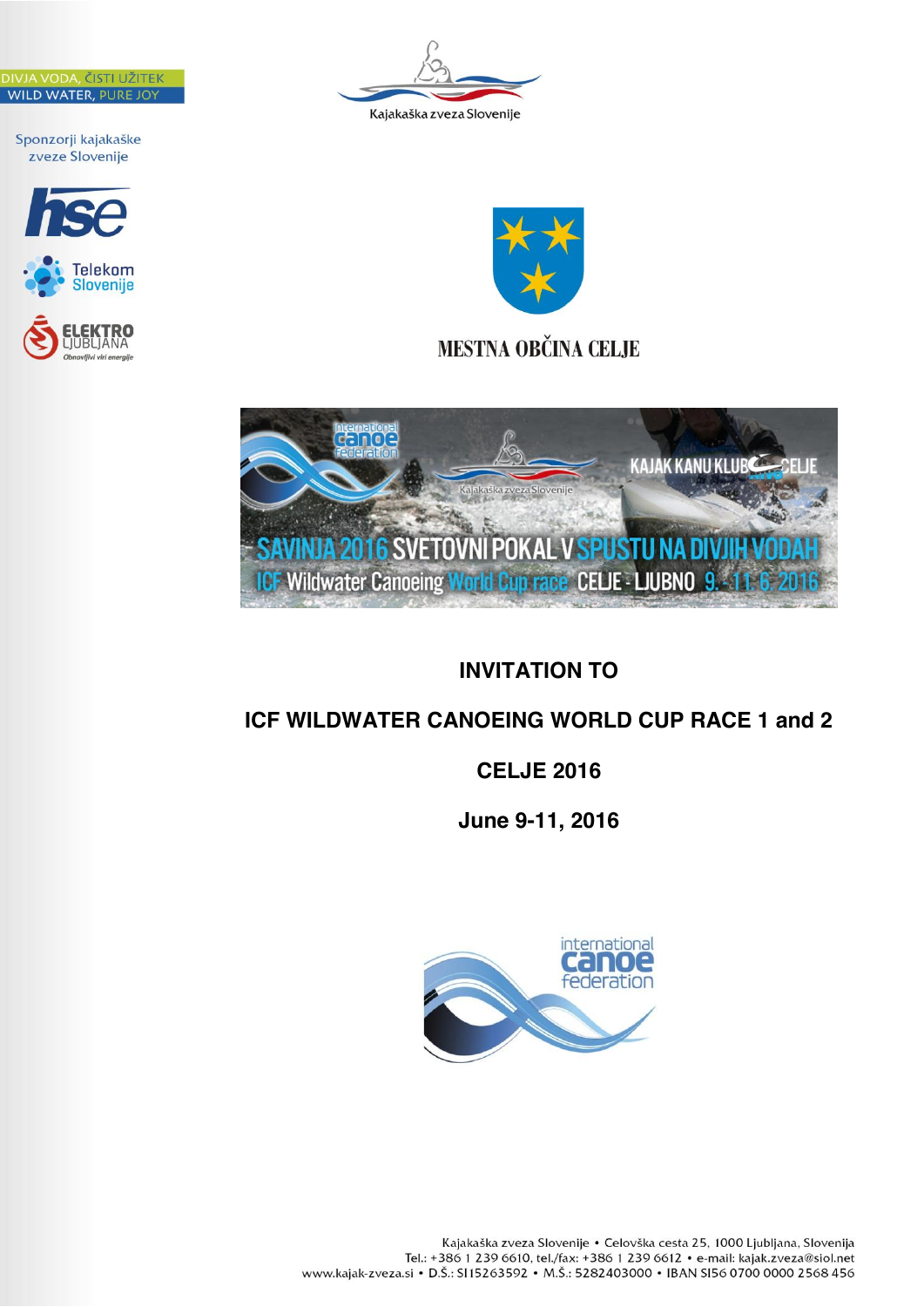







## **ORGANIZER:**

International Canoe Federation Canoe Federation of Slovenia Kajak kanu klub Nivo Celje

## **DATE: June 9 and 11, 2016**

**COMPETITION VENUE SPRINT – CELJE, SLOVENIA** Kajak center Špica, Kettejeva 15,Celje **N: 46 14'02.82 E 15 14'42.01**

| <b>Difficulty:</b> | 1/11        |
|--------------------|-------------|
| Length:            | <b>250m</b> |



Venue is located in the Celje city.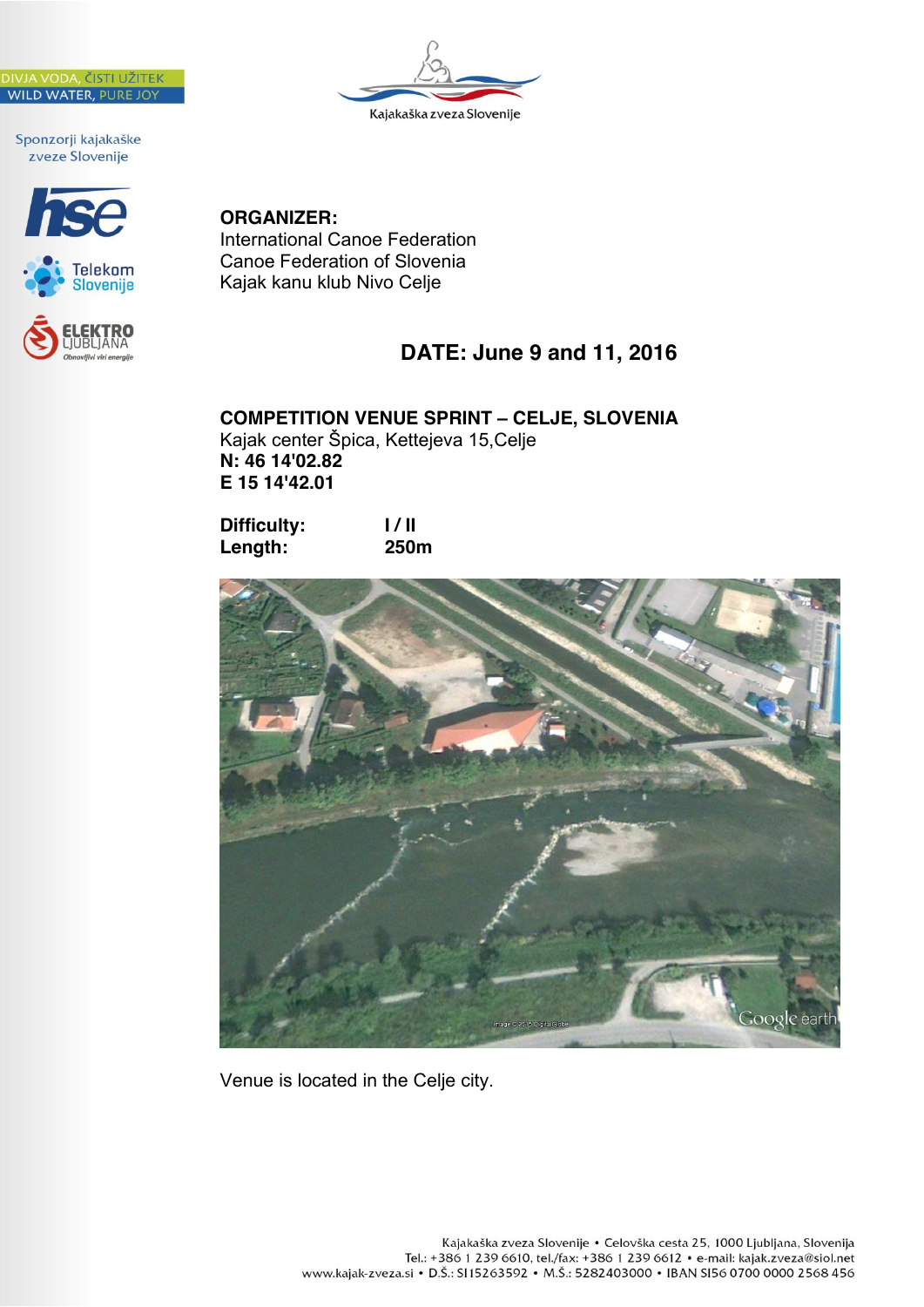





Kajakaška zveza Slovenije

**Start: N: 46o 21'54,26'' E: 14<sup>o</sup> 46'24,46''**

**Finish line: N: 46o 21'01,68'' E: 14<sup>o</sup> 49'08,84''** 

| <b>Difficulty:</b> | 11 / 111 |
|--------------------|----------|
| Length:            | 5,6 Km   |



Venue is located 30 km form Celje city. Near the finish line will be tent for competitors.

If the water level will be under 9m3/s we will organize classic race on other location on river Sava near Hrastnik city.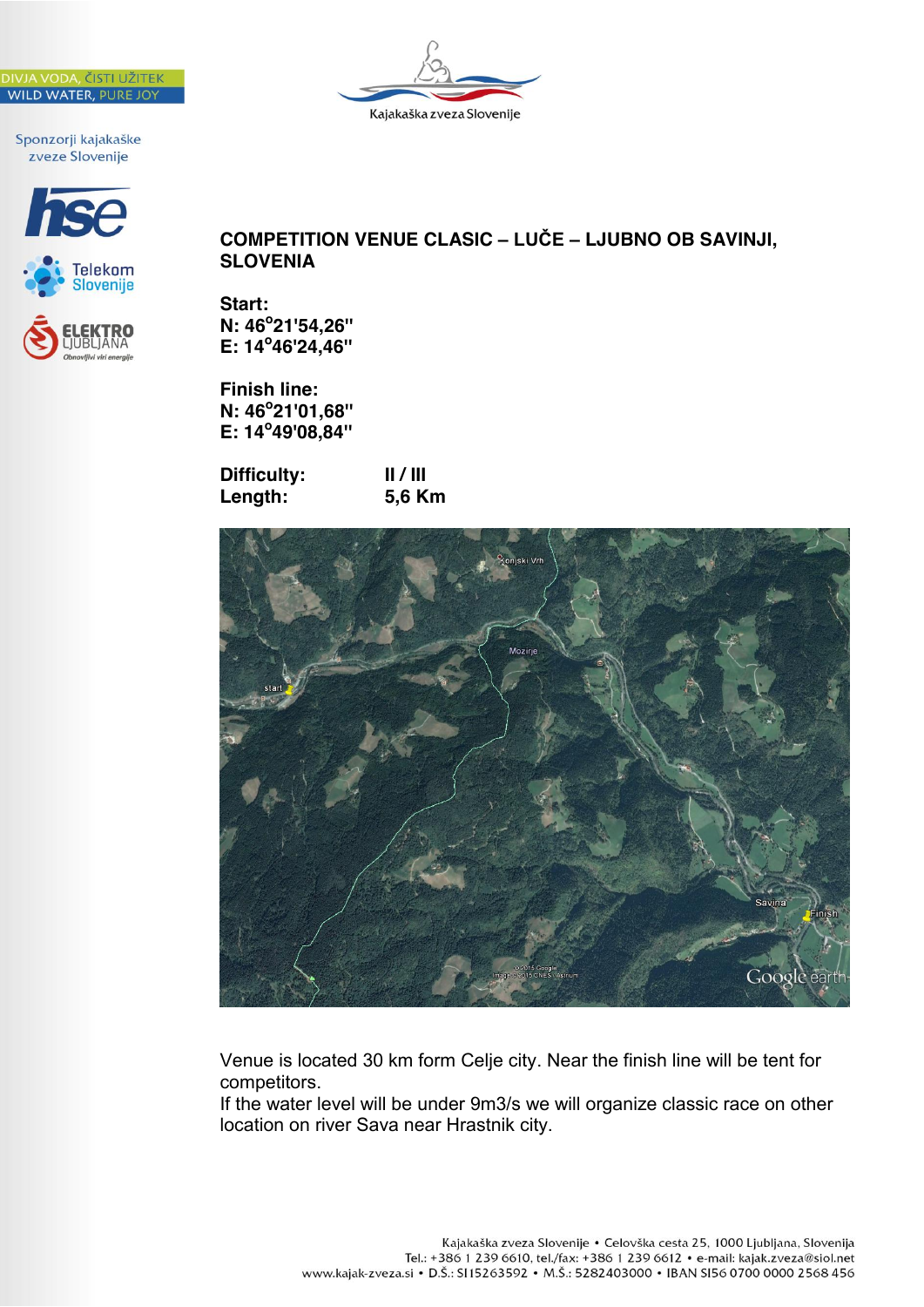







## **PROVISIONAL PROGRAM:**

**Wednesday, June 9**

**12.00–17.00 Boat measuring and equipment control 16.00 Team leaders meeting in Celje 20.00 Opening ceremony in Celje city center**

**Friday, June 10. 2016 Free training on the course till 10.40**

**11.00 start classic race**

**Saturday June 11. 2016**

 **Till 15.00 Free training on the course 16.00 Sprint individual race 1st run 18.00 Sprint individual race 2nd run 21.30 Sprint Finals 22.30 Prize giving for all events and closing ceremony** 

**CATEGORIES:**

The following categories will be held in races:

- K-1 women
- K-1 men
- C-1 women
- C-1 men
- C-2 men
- C-2 women

6 boats per nation in each category.

**PRIZES:** Medals for best 3 in each category.

**ENTRIES:** 

Canoe Federation of Slovenia Celovška cesta 25, 1000 Ljubljana, Slovenia Tel./Fax.: +386 1 239 66 12 E-mail: kajak.zveza@siol.net

Numerical entries deadline: 30. 5. 2016.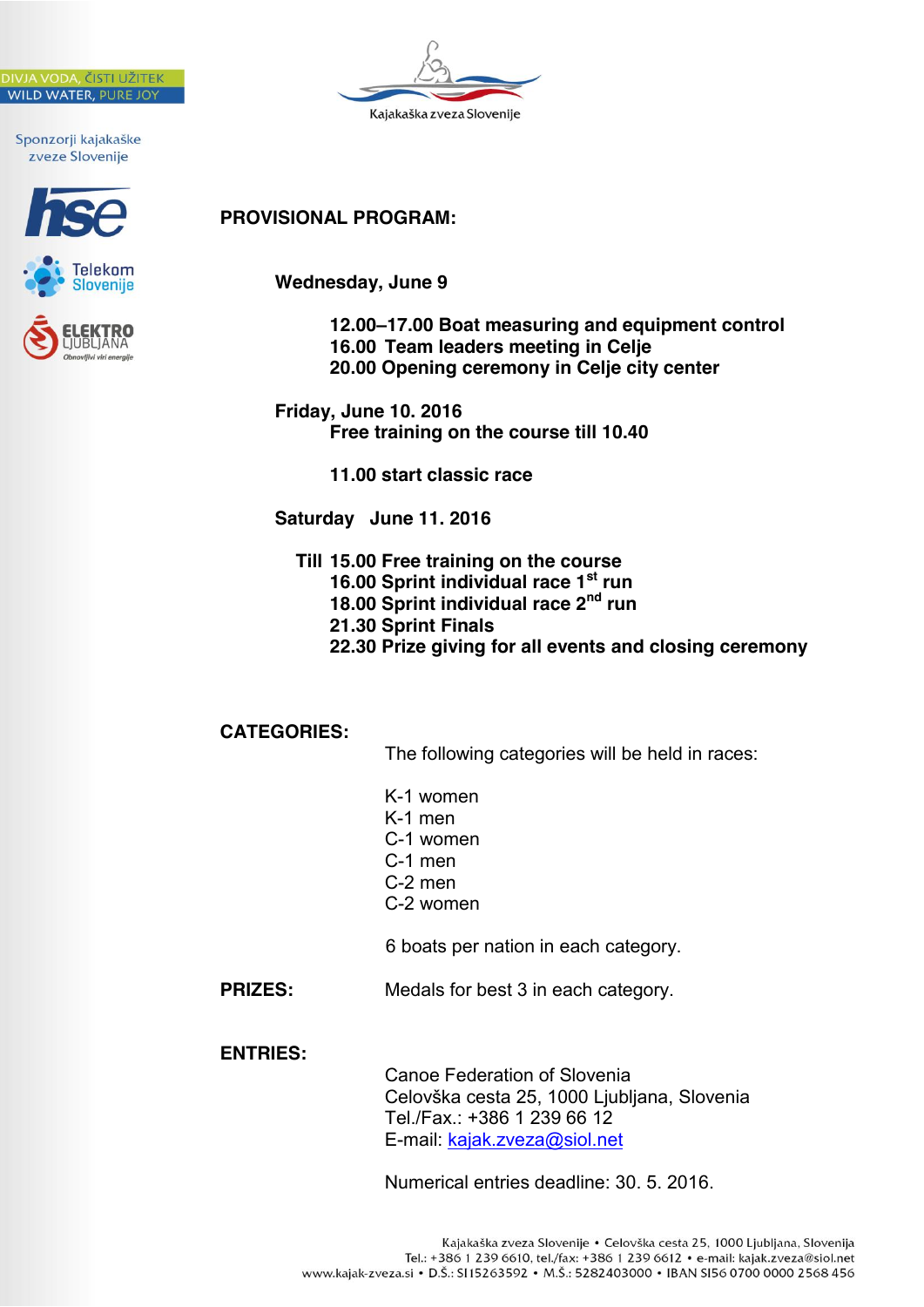







Nominal entries have to be submitted only via ICF ISIS accreditation system. Deadline: 3. 6. 2016.

#### **ACCREDITATION FEE:**

The Participation fee of 30 Euros will be charged for each athlete and team official for the access period, 9.–11. 6. 2016.

#### **COMPETITION RULES:**

The ICF Wildwater Canoeing Competition Rules.

#### **TRAINING:**

Free training is possible all the time, since the racing course is on the semi artificial course in Celje and Clasic race on the Savinja River.

#### **SPORT EQUIPMENT:**

All the sport equipment must be safe and must fulfill the ICF rules and ISO norms. All boats must be unsinkable. All paddlers must wear shoes on their feet.

#### **WILDWATER RESCUE TEAMS:**

Wildwater rescuing will be guaranteed during the competitions days along the course. Reanimation van will be located near the finish line during the competitions days.

#### **ANTI-DOPING:**

According to WADA and SLOADA rules there is a possibility to control all competitors at the race.

#### **MEDICAL CARE:**

A medical van with medical technicians will operate at the venue with first aid in attendance at all times during competitions. The NF will advise participants that emergency medical services will cover only emergency cases and that all participants are responsible to arrange their own medical insurance policy at their cost.